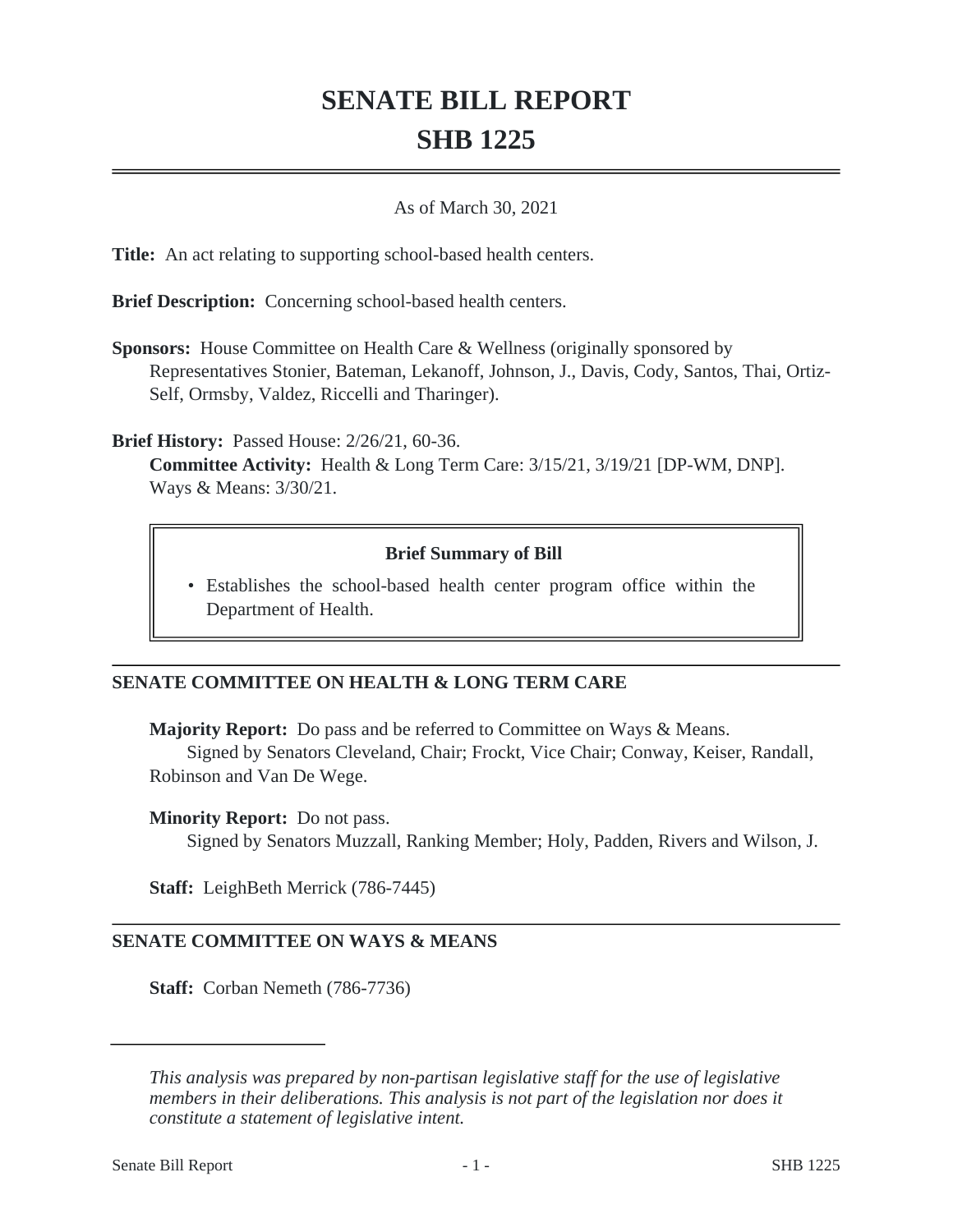**Background:** A school-based health center (SBHC) is located in or adjacent to a school and typically provides medical, behavioral health, and other health care services to students. An SBHC is usually a collaboration between the community, the school, and a health care sponsor. The health care sponsor may be a community clinic or health care system, hospital, public health department, or tribal program. Under this model, the health care sponsor staffs and operates the SBHC. SBHCs typically are staffed by a primary care provider, behavioral health care provider, and clinic coordinator, although dental and other health professionals may also provide services. According to the Washington School-Based Health Alliance, there are more than 50 SBHCs throughout the state.

State law authorizes school district boards of directors to permit rental, lease, or occasional use of surplus real property if certain requirements are met. In a 1989 Office of the Attorney General (AGO) opinion, the AGO concluded school districts may lease surplus school district property to public or private entities to operate adolescent health care clinics as long as the board of directors finds this is compatible with the district's other uses for its property, and the clinic is not operated or controlled by the school district.

**Summary of Bill:** The Department of Health must establish a SBHC program office. The objective of the program office is to expand and sustain the availability of SBHC services to K-12 public school students with a focus on historically underserved populations.

Subject to appropriations, the program office must:

- develop grant funding criteria and metrics for monitoring and evaluating grant recipients in partnership with a statewide nonprofit organization that provides training and technical assistance to SBHCs;
- award grant funding for SBHCs' planning, start-up costs, and ongoing operating costs;
- monitor and evaluate SBHCs that receive grant funding;
- partner with a statewide nonprofit organization to provide training and technical assistance to SBHCs; and
- coordinate with the statewide nonprofit organization, educational service districts, the Health Care Authority, hosting school districts, and the Office of the Insurance Commissioner to provide support to SBHCs.

SBHC is defined as a collaboration between the community, the school, and a sponsoring agency that operates the school-based health center, which is a student-focused health center located in or adjacent to a school that provides integrated medical, behavioral health, and other health care services such as dental care.

**Appropriation:** The bill contains a section or sections to limit implementation to the availability of amounts appropriated for that specific purpose.

**Fiscal Note:** Available.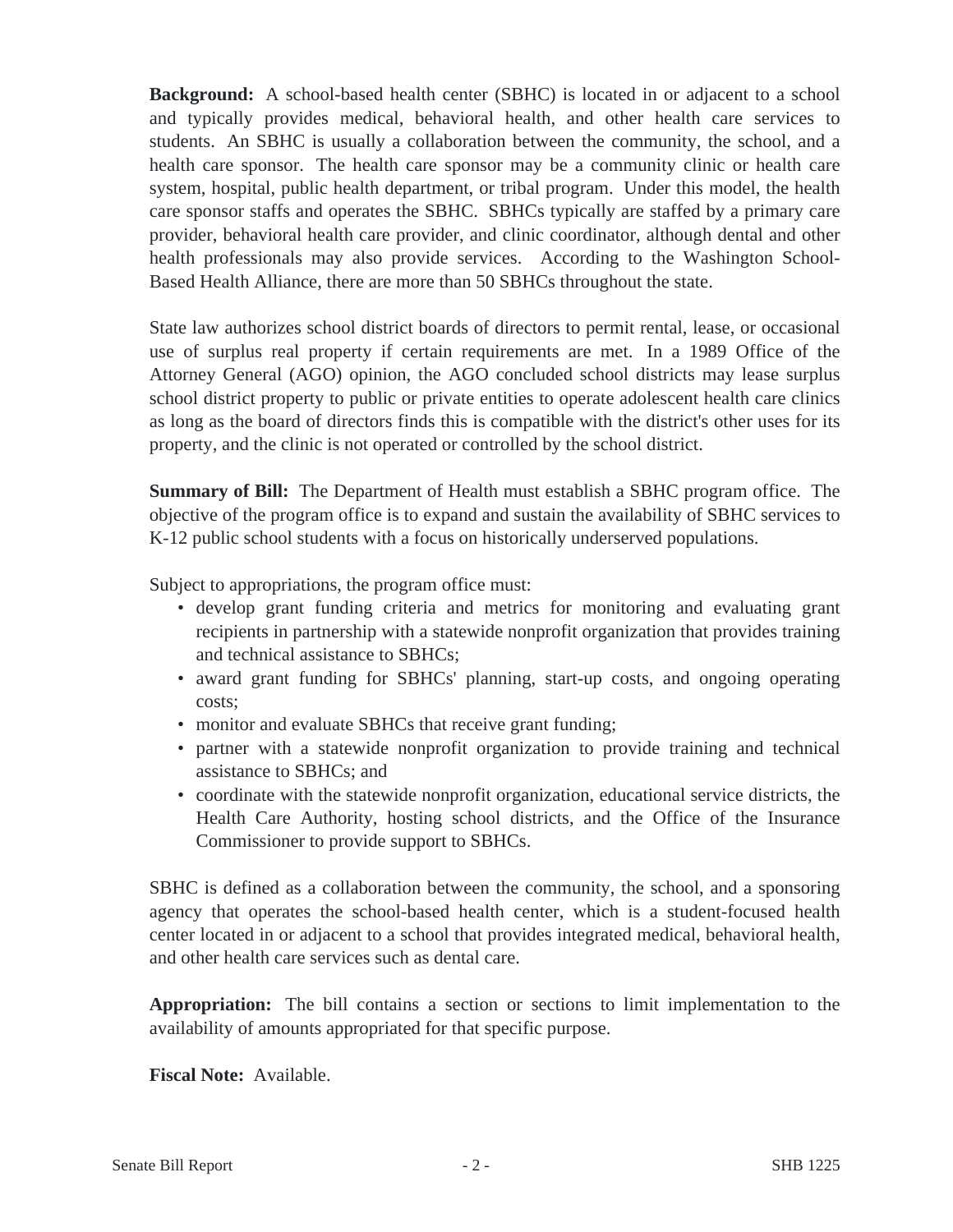## **Creates Committee/Commission/Task Force that includes Legislative members:** No.

**Effective Date:** Ninety days after adjournment of session in which bill is passed.

**Staff Summary of Public Testimony (Health & Long Term Care):** PRO: This bill is product of a work group that identified barriers for communities to create and sustain SBHCs. SHBCs operate across the state have been in existence for over 30 years. There are over 55 SBHCs in the state. They provide youth and families with better access to health services. This bill passed with bipartisan support out of the house because of the SBHCs understand community partnerships are what is best and engage in community conversations about what makes most sense for that community. This bill will help provide funding for SBHCs during three critical stages. SBHCs are well-utilized and there has been increasing interest from communities about establishing more. Evidence shows that healthy kids learn barrier and often barriers to health care exist in communities of color where health disparities already exist. The COVID-19 pandemic has only made these disparities worse. SBHCs bring services to students living in medical desserts where they struggle to access medical, behavioral health and dental services. By separating the schools and the clinics, this bill will help lessen the liability concerns that some school districts have about establishing SBHCs. SBHCs work collaboratively with school nurses and guidance counselors. Most schools do not have a dedicated school nurse or counselor so many refer students to the SBHC. The majority of the students seek behavioral health services from the SBHC. SBHCs help families connect to community resources, provide both short and longterm counseling and respond to students in urgent need. SBHCs area proven way to remove barriers to care and improve academic performance. They have been shown to decrease absenteeism, increase grades, and reduce lost instructional time. SBHCs must follow consent laws already established for health care. Students must be enrolled by their families with parental consent, minor consent laws apply to reproductive health and mental health similar to what they would access in the community. The need for SBHC services is high and funding is challenging because much of the care is uncompensated. Students often receive more time with the provider than they would in a community setting. The bill provides for local and school-district control over their SBHC.

CON: We are concerned the SBHC program will be under the Department of Health (DOH) and that DOH will take a one-size-fits all approach. This will take control away from local communities about what happens in their schools. The bill gives too much power and money to DOH. It is not transparent what processes, procedures and other requirements DOH will mandate under this program. Public funds should not be provided for a state program and should not be taken away from other local programs. No case has been made for a state office to implement this local program.

**Persons Testifying (Health & Long Term Care):** PRO: Representative Monica Jurado Stonier, Prime Sponsor; Sandy Lennon, Washington School-Based Health Alliance; Tom Seigel, Bethel School District; Heidi Zamora, Washington State PTA; Christy Krutulis, Walla Walla Public Schools; Mike Wiser, CHAS Health; Laura Aguilar-Flores, Student;